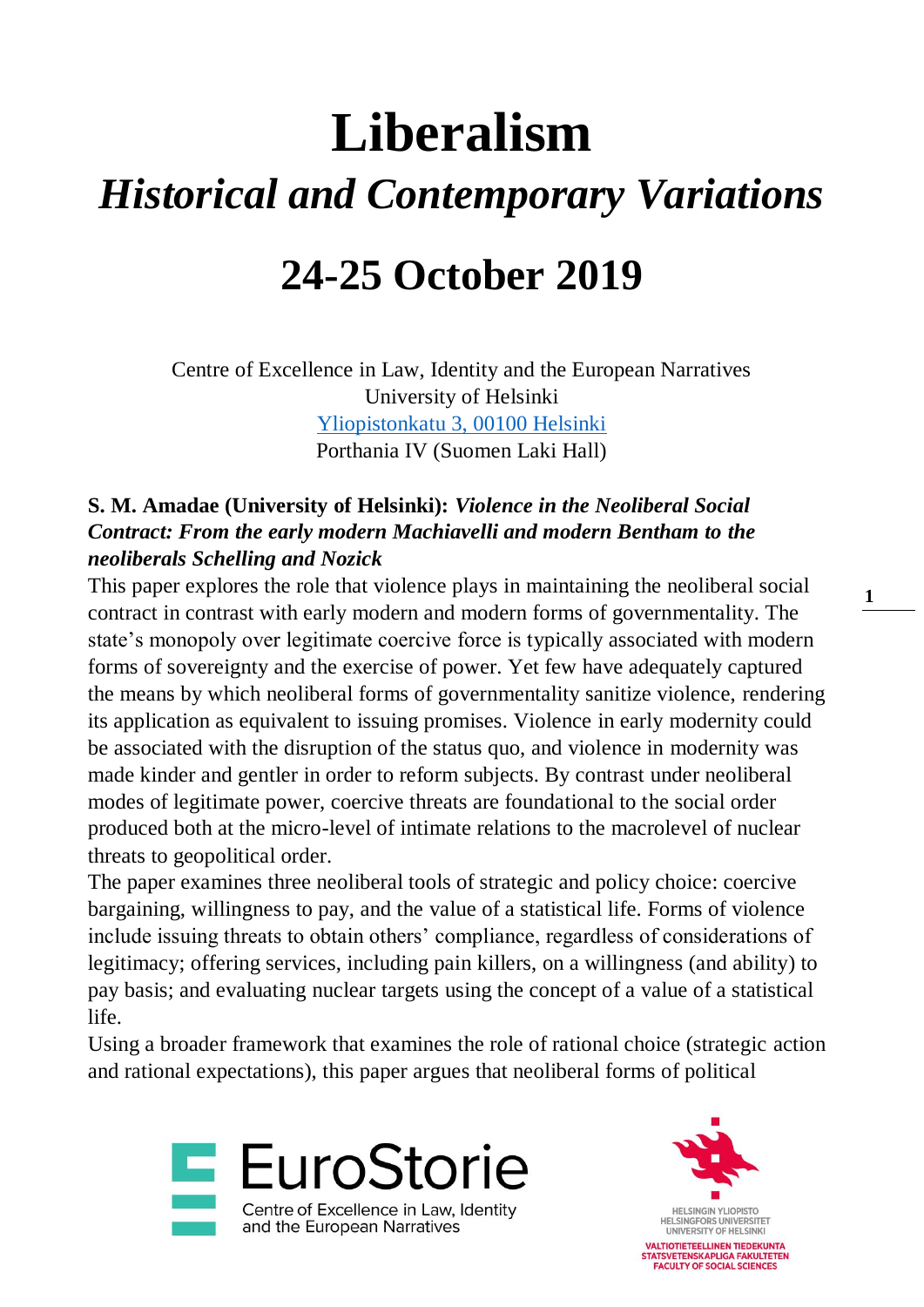economy can effectively be understood to be a marriage between Friedrick Hayek and Milton Friedman's ordoliberalism and the new rational choice policy tools developed in the 1960s and 1970s, and more recently in the 2000s further developed by behavioral economists. The paper concludes by offering some constructive points for countries in the Nordic regions by touching on a contemporary growing awareness that strategic rationality and rational expectations is an incomplete understanding of human relations and practices of governance.

#### **Marko Ampuja (Tampere University):** *Neoliberalism as Ideology Critique: Hayek, von Mises and Schumpeter on the Intellectual and Cultural Hostility to Capitalism*

By now it is safe to say that the global financial crisis that began in 2008 did not lead to a new political-economic paradigm that would replace neoliberalism. It undermined the capacity of neoliberal ideology to motivate populations but on balance, the crisis has been used as an opportunity to further consolidate neoliberal rule through policies of privatisation, austerity, erosion of social security and reforms designed to increase the supply of labour.

In this condition in which neoliberal policy initiatives and thought forms remain dominant, it is worthwhile to study their historical foundations. In keeping with the theme of this conference that focuses on different variations of liberalism in the context of interwar and post-WWII Europe, my presentation takes part in the ongoing scholarly debate on the rise of neoliberalism from the viewpoint of ideology theory. Serious studies concerning the intellectual genesis of neoliberalism that began to appear a decade ago have deepened our understanding of the topic. However, less attention has been paid to what can be defined as neoliberal "ideology critique", namely, the critique of culture, intellectuals and the supposed irrationalism of the masses by key thinkers associated with neoliberalism. Around the time when Keynesianism was on the rise, Friedrich Hayek, Ludwig von Mises and Joseph Schumpeter (although the latter's connection to "neoliberal thought collective" was strained) all criticised what they saw as a slide towards socialism and a hostility to pro-capitalist political and cultural values. Besides criticising socialism, all of them suspected that modern democracy and traditional forms of liberalism did not promote the acceptance of such values.

I argue that examining these writers' early critiques of anti-capitalism will help to make sense of the still-ongoing hegemony of neoliberalism. In its attempt to continue to remake the world in its image, neoliberalism operates in an ideologically parasitic way, as its political survival depends on its ability to find different allies in different



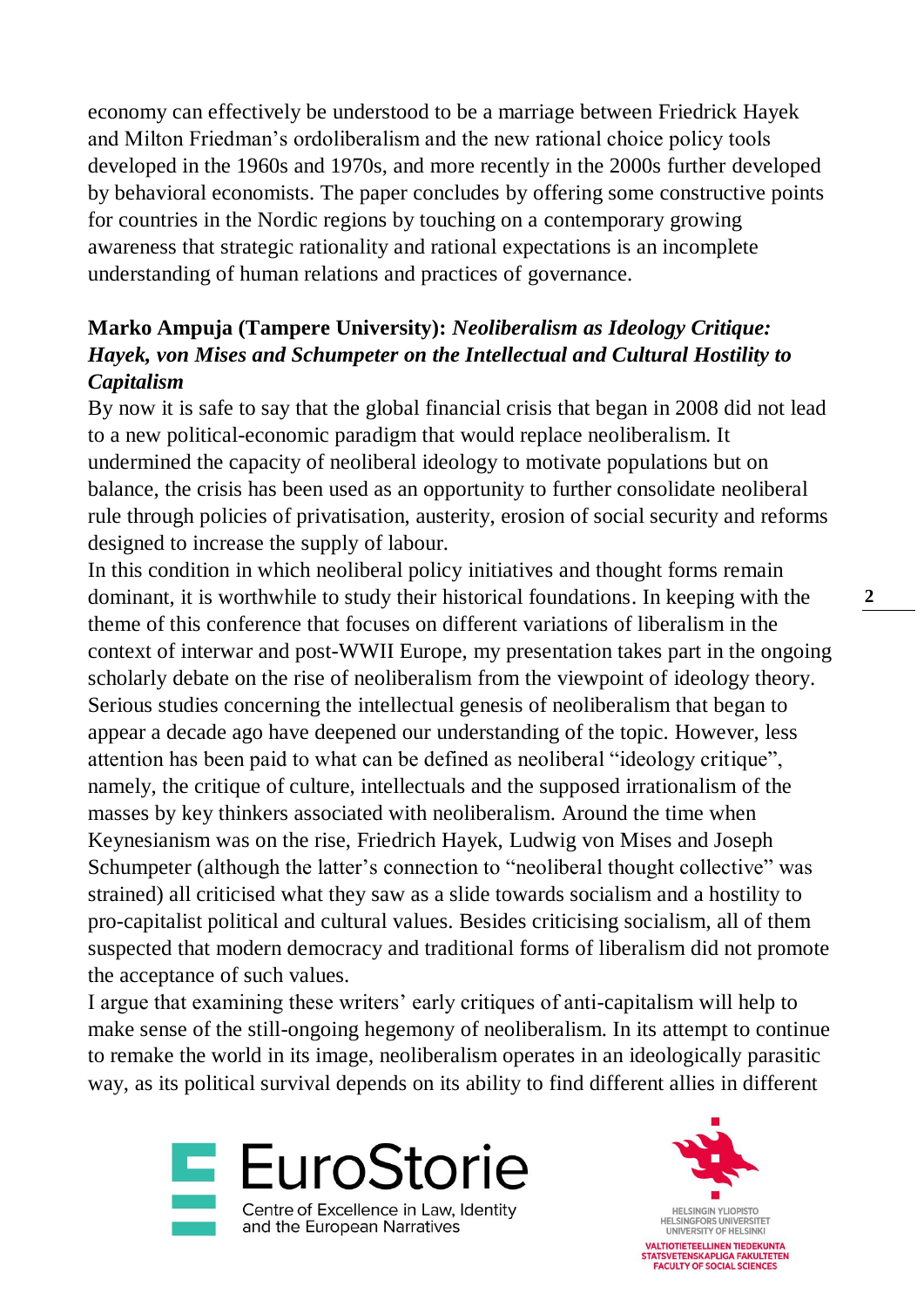contexts. By drawing from various intellectual resources that reject socialism, neoliberalism has been capable of attaching itself to seemingly contradictory political projects, including authoritarian statism and nationalism, as well as to more globally oriented market liberalism that celebrates cultural openness, entrepreneurship and innovation as the hallmarks of healthy social order.

#### **Werner Bonefeld (University of York):** *Ordoliberalism and the Indispensability of the Political State*

The presentation expounds the meaning of Adam Smith's definition of political economy as the science of the statesman and legislator. In this definition political economy appears as a *Staatswissenschaft* – a science of the state. In his understanding, the free economy entails the state in the role as (market) 'police' (Smith, Lectures on Jurisprudence). The conception of the state as market police is central to the German ordoliberal tradition, which emerged in context of the Great Recession in the late 1920s/early 1930s. It conceived of the free economy as a political praxis of government. It identified the unlimited character of mass democracy of weakening the liberal utility of the state, leading free economy down 'the road to serfdom', as Hayek summarised it in populist fashion. The presentation concludes on the political character of European monetary union.

#### **Tuukka Brunila (University of Helsinki):** *Limiting the political: Carl Schmitt's transformative critique of liberalism*

In his article from 1933 ('Authoritarian Liberalism?') Hermann Heller prophesises that, in the world to come after the Papen cabinet, "we will have occasion to engage with the practical and theoretical advocates of the 'authoritarian state.'" According to Heller, an authoritarian state is capable of liberalization or de-stating (*Entstaatlichung*) of the economy. He identifies Carl Schmitt as an example through a discussion of Schmitt's *Strong State: Sound Economy*, a presentation held in 1932. Against a plural state, that is, one that is incapable of limiting itself, Schmitt posits a qualitatively total state capable of making the distinction between the political and the economy.

This presentation tackles the question of how Carl Schmitt, in his critique of liberalism, conceptualized such an establishment of the limits of state power. In this context, I analyse how Schmitt discusses the limits of the political. In *Strong State: Sound Economy* Schmitt underlines that "the process of de-politicization, that is, the establishing of a state-free sphere, is namely a political process." Schmitt makes a similar point in his 1933 preface to *Political Theology*: "The decision, whether or not



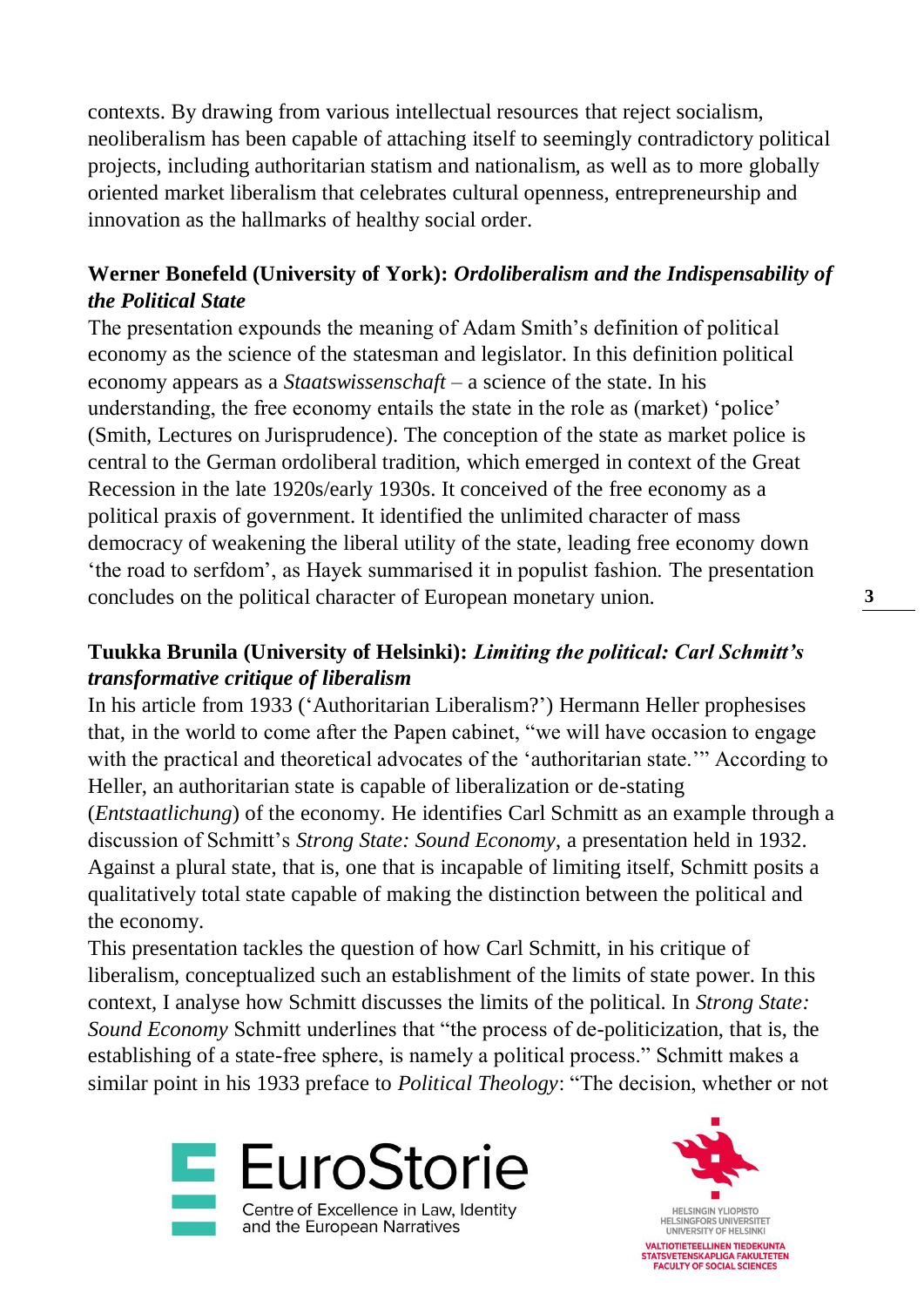something is unpolitical, is always a political decision." Heller and others are right in pointing out that Schmitt is not against the limiting of the state as such. However, instead of approaching de-politicization in a similar manner through a distinction of plural vs. non-plural state, I argue that when Schmitt refers to de-politicization as a political process, he is also making a distinction between legitimate and illegitimate forms of de-politicization. The latter refers to unpolitical processes of depoliticization – a process that Schmitt vehemently criticized in his discussion of liberalism.

In contemporary discussion, scholars have studied the different ways in which neoliberals emphasized the role of the state in limiting the political. Scholars such as Wolfgang Streeck, Werner Bonefeld and William E. Scheuerman have emphasized the similarities and influences between Schmitt's conception of the strong state and neoliberal theorists (e.g. Rüstow, Röpke and Hayek). Instead of discussing Schmitt's influence, my presentation analyses Schmitt's critique in relation to classical, 19th century liberalism. My discussion details how Schmitt's critique can be seen as transformative in the sense that it establishes the political nature of legitimate depoliticization.

#### **4 Jeremy Gould (University of Helsinki):** *Tracking the return migration of Imperial liberalism from the postcolony to the metropole*

Liberalism finds itself embattled on numerous fronts. The tendency among liberals seems to be to hunker down and invoke liberalism's classical virtues in defiance of contemporary illiberal ideologies and practices. In these defensive gestures, liberalism and democracy have become co-joined to the extent that they are virtually synonymous. But liberalism - even in its 'classical' incarnation was (and is) not always and anywhere a friend of democracy.

A spate of recent historiographies (e.g., Mehta 1999, Hussain 2003, Pitts 2005), demonstrate compellingly that the genesis of liberalism was coeval with the consolidation of European Empire. 'Imperial' liberalism, it is argued, was the dominant ideology of government in much of the colonial world. The tacit premise of Imperial liberalism was that of an embattled racially exclusive state - a handful of white defenders of the Crown and civilization garrisoned against the brown multitude. While colonial government portrayed itself as just, fair and progressive, it allowed itself opaque and exceptional powers to repress all and any threats from indigenous populations with unbridled violence. Imperial liberalism, in other words, kept an illiberal ace up its sleeve to play in desperate times.



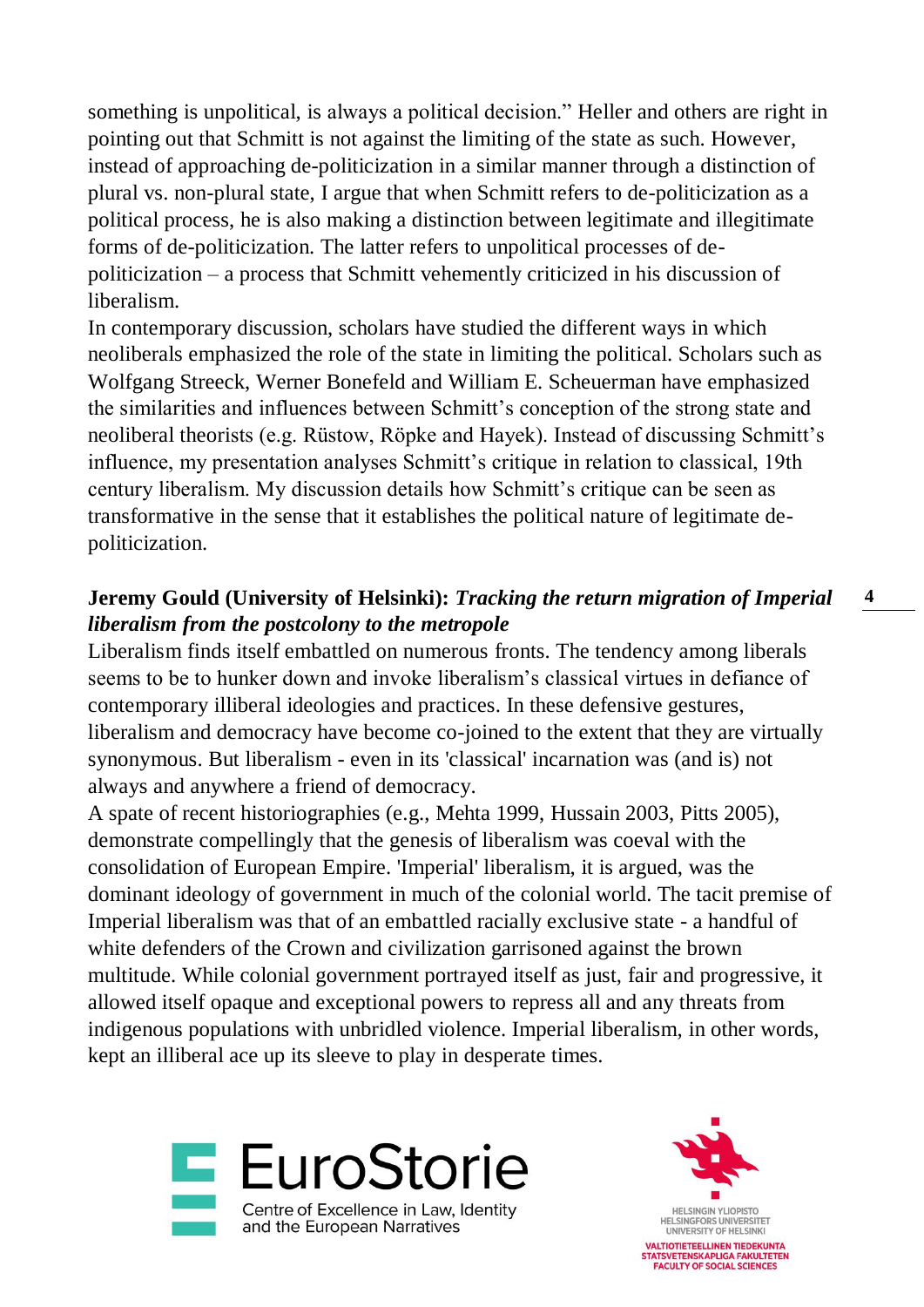Modes of Imperial liberalism - I am thinking in particular of 20th century British Africa - informed the legal premises upon which late colonial and early Independence constitutions were crafted. In effect, the jurisprudence encoded in postcolonial constitutions was constituted around the same paradoxical hybrid of liberal and illiberal powers that characterized the colonial state. This, indeed, is the state of ostensibly liberal legality in much of the postcolonial world today: Rhetorically liberal forms of constitutionalism encompass political dispensations that allow for legally legitimate acts of autocratic government, violence and kleptocracy. Ironically, these postcolonial chickens appear to be returning home to roost in the Euro-American heartland, as undauntedly illiberal leaders on both sides of the Atlantic challenge the limits of constitutional restraint on their powers.

This paper draws on the author's ethnography of constitution-making in one postcolonial African state, Zambia, to illustrate the genealogy and devolution of Imperial liberalism, and to speculate about the paradoxical character of embattled liberal constitutionalism in the historical heartlands of Empire today.

#### **Pauli Heikkilä (University of Helsinki):** *Between national liberation and international liberalism. Committee of Liberal Exiles*

My paper introduces the Committee of Liberal Exiles, the cooperative organization of liberal politicians from Central Eastern Europe during the Cold War. The CLE was founded in London in 1947 and although the activities faded since 1960s, it officially survived until the fall of communism. The rationale of cooperation was to increase the émigré voice among their Western colleagues, within the parent organization Liberal International/Liberal World Union, but also among their national groups in exile. However, the CLE had major problems vis-à-vis both audiences and the paper is constructed accordingly. The paper is based on the original sources of the Committee at the Archive of Liberalism in Gummersbach, Germany; the material consists of 25 folders of general correspondence and national delegations. The CLE was founded as a general reminder of failure of nation-states and in the wake of a new international era. The first chairman, and subsequently honorary chairman, was Spaniard Salvador Madariaga, but the Committee soon became exclusively an organization for Eastern Europeans. For example, in late 1960s, the Greek membership was denied, as they didn't flee communist but right-wing oppression. At the same time, the emigrants looked for support from the fiercely anticommunist groups, which was denied by the Western hosts. The Liberal International started to expand to the newly independent countries in the global south, and



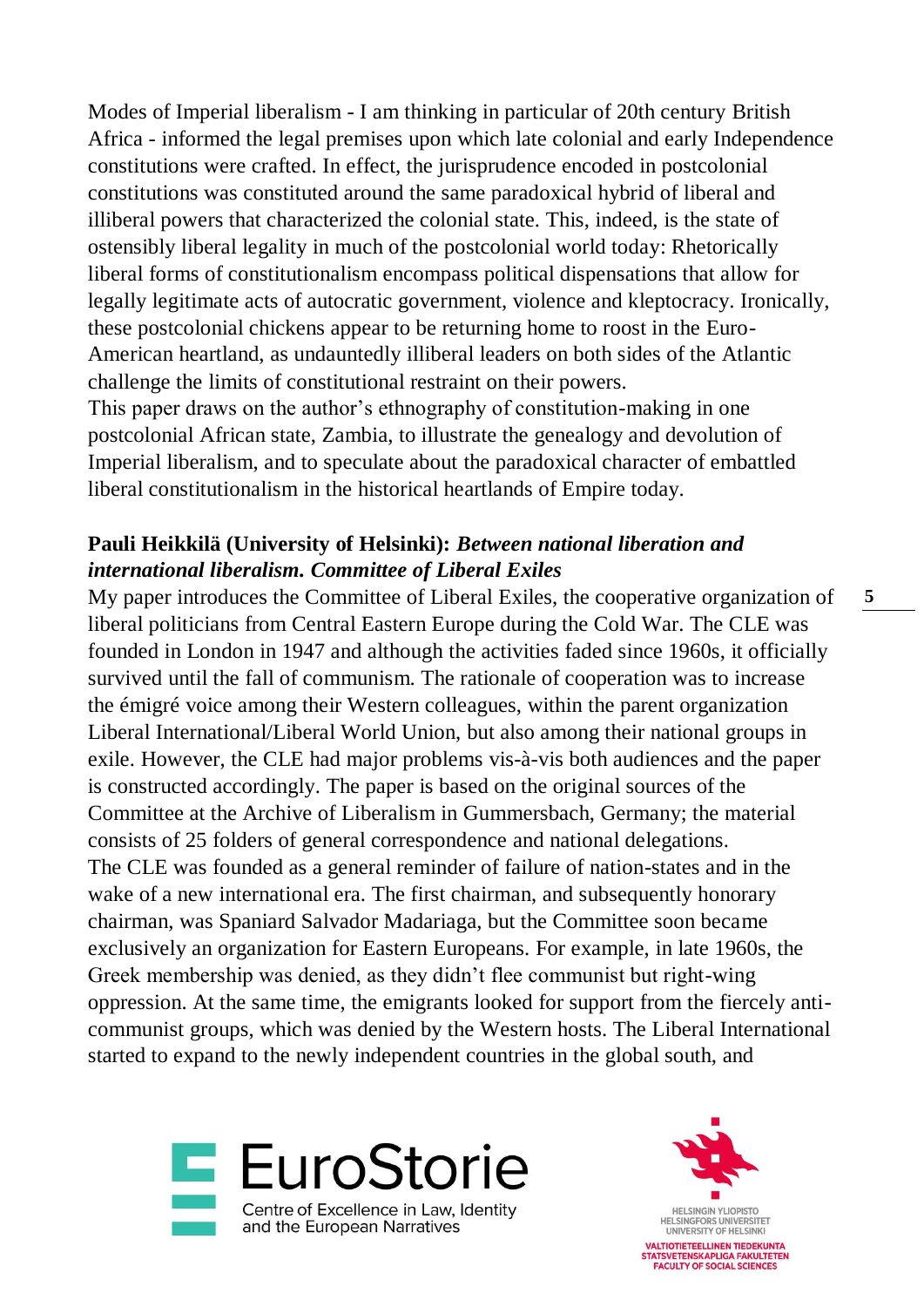consequently pay less attention to Eastern Europe. For the 1970s and 1980s, the folders include considerably personal, rather than organizational, communication. The CLE represents problems within political emigration. While the restoration of national sovereignty took preference, the essentially international liberalism was considered a vacillation and a disturbance in the united émigré front. Although the liberals were a small lot, the previous national prejudices lived well; there's was considerable cooperation only among the Baltic groups. On the contrary, the CLE had both a Croat national group and a Yugoslav committee. Typical financial difficulties resulted in postponed membership fees and cancelled plans. Furthermore, many of them continued to the US, where they founded Liberal Union of Central Eastern Europe, which divided the liberals in exile.

**Olimpia Malatesta (University of Bologna):** *Ordoliberalism as a philosophy of crisis: On the "end of capitalism" and the legacy of 19th-century social sciences* Ordoliberalism is known for having provided the intellectual framework both for the FRG and for the legal-economic structure of the EU. But in order to understand this theory it is necessary to examine the intellectual context in which it began to unfold by analysing its reaction towards the legacy of German social sciences. The ordoliberal contributions of the twenties and the thirties show that the genesis of ordoliberalism was a reaction to the German discussion of that time on the crisis of liberal capitalism led by sociologists and economists such as Harms, Salin and Sombart. In fact, several early contributions of Eucken, Röpke and Müller-Armack constitute a rejoinder to Sombart's theory of the inevitable evanescence of liberal capitalism and its transformation into a planned economy. In this sense, Eucken's "*Ordnungstheorie*" and Böhm's notion of the "economic constitution" represented an attempt to save capitalism from its declining fate: whereas the first one sought to reaffirm the indelible continuance of economic orders (therefore of capitalism) against Sombart's theory of the succession of different economic periods, the second aimed at restoring the capacity of the Political to regulate the economy and to liberate it from democratic interferences that may have led to a planned economy. Furthermore, the early ordoliberal production shows that its authors took their effort as a new "*Ordnungsversuch*" (Böhm/Eucken 1937) aimed not only at solving the crisis of the Weimar republic, but moreover at neutralising some emancipatory effects of modernity itself. Accordingly, the crisis of Weimar was interpreted as a "failure of the bourgeois epoch" (Böhm 1937), as the consequence of the incapacity of 19th-century German social sciences to discipline a society which, starting from the French Revolution, became structurally conflictual, having lost its hierarchy and



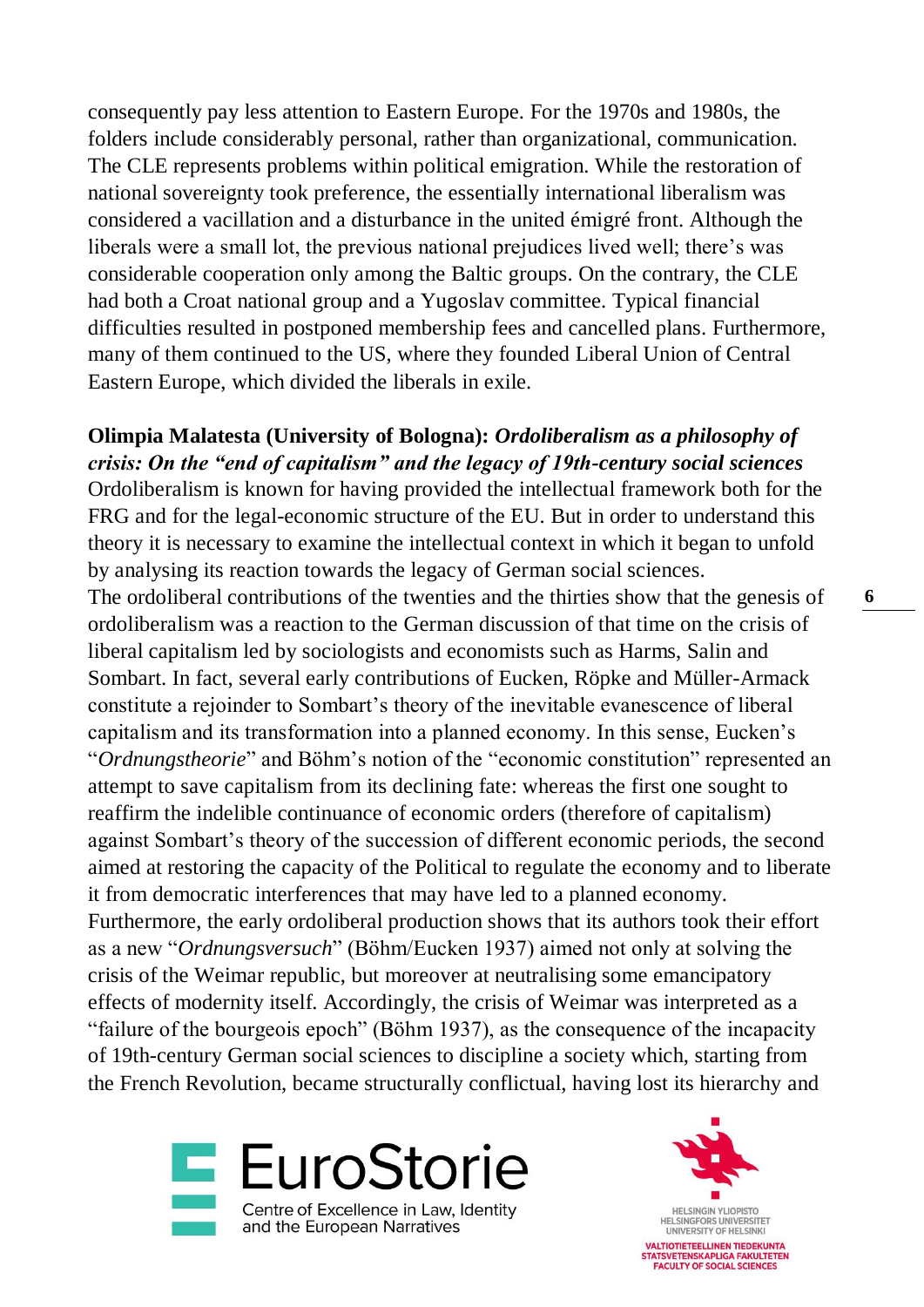organicity. By analysing the ordoliberal critique of the legacy of social sciences (in particular of Schmoller and Savigny) and its discourse on revolution, defined as the "genealogy of evil" (Röpke 1947), it will be possible to examine the ambiguous relation that ordoliberalism maintained with liberalism: if on one hand it praised its economic effects, on the other it disdained its political outcomes (especially when they threatened the capitalistic order), manifesting an unsuspected nostalgia for hierarchy and tradition; a feature that brings ordoliberalism interestingly close to some principles of German conservative revolution.

#### **Hélène Mayrand (University of Sherbrooke):** *International Environmental Law as a Neo-Liberal Project*

This presentation provides a historical narrative of the development of international environmental law, showing the influence of classical liberalism and neo-liberalism. I argue that, instead of changing the liberal conception of nature that is embedded in international law, international environmental law embraces a neo-liberal conception of governance that exacerbates environmental problems. To make my argument, I focus on the key principles of classical liberalism and neo-liberalism and how they translate into legal instruments aimed at protecting the environment. I discuss three main historical periods: prior to WWII; from WWII to the 1970s; and the 1970s and onwards.

Before WWII, international law's role was primarily to ensure the minimal coexistence of states. International environmental law as a distinct so-named specialization was non-existent as yet, but there were still some agreements addressing environmental concerns, especially fisheries agreements. From a classical liberal standpoint, the environment was understood as natural resources subject to appropriation and commodification by sovereign states. Emerging "environmental" problems were to be managed through Western rationality based on science and technology.

Following WWII, international law was influenced by Keynesian ideas and turned to substantive goals, including poverty eradication and human rights protection. This liberal-welfarist turn led to the adoption of international agreements to address some environmental problems, and this was particularly the case for marine pollution. While there was a shift at the time in how states perceived the environment, as in need of protection not only for commercial purposes, but also for the well-being of populations and oceans, the influence of the ideology of classical liberalism was still dominant.



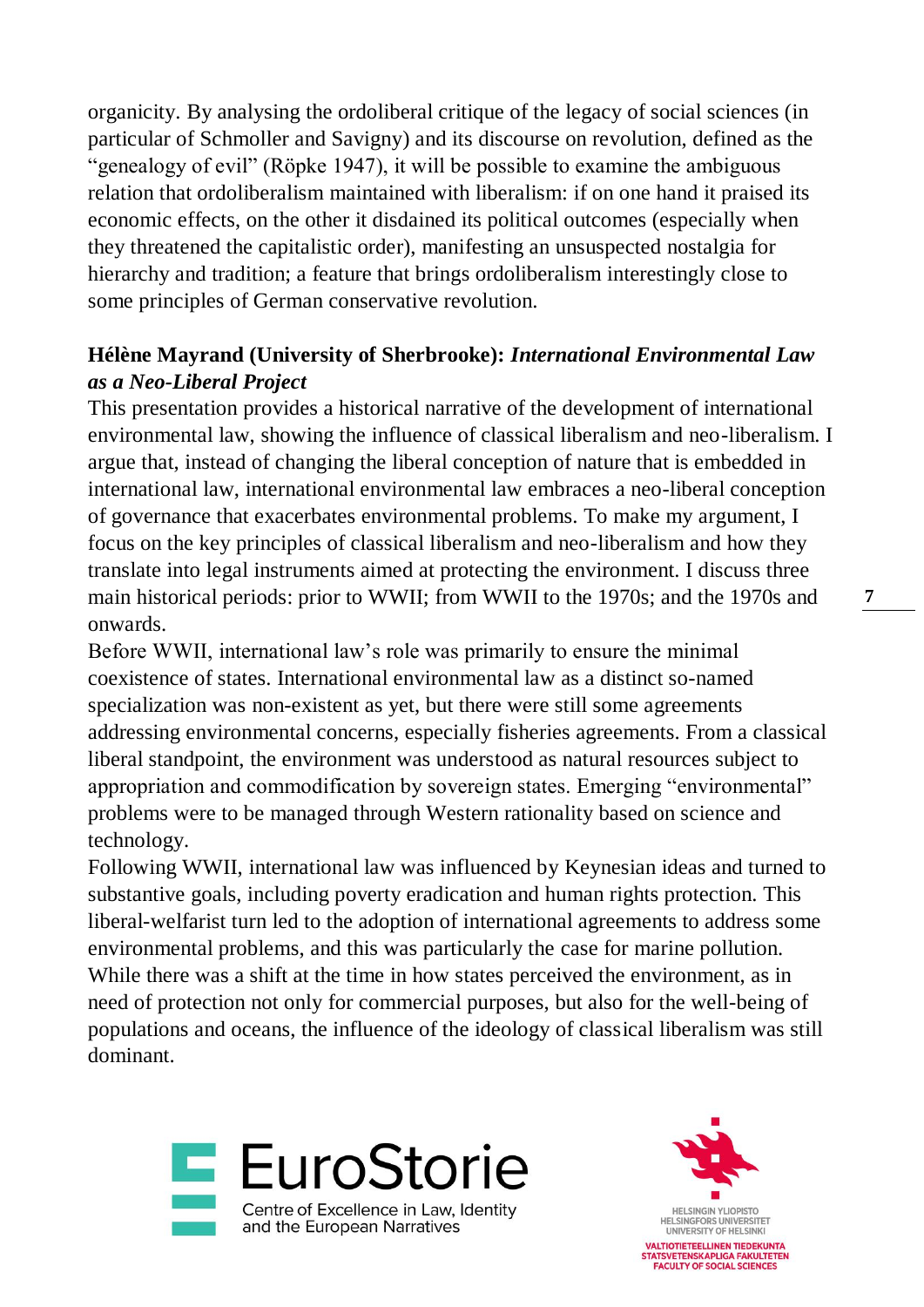It was only after the 1972 Stockholm Conference that international environmental law arose as a distinct branch of international law. There was a shift in ideas that occurred in the 1970s and much hope was put in the development of international environmental law to correct the harm done to nature. This presentation analyzes this shift in ideas and how the ideology of neo-liberalism framed the building of international environmental law. It shows how new rules and concepts, such as the polluter-pays principle, sustainable development and the precautionary principle were developed in international instruments to promote an approach centred on the market to address environmental problems. Such approach moves away from binding law and state-centred decision-making to favour self regulation and relying on experts, often utilizing a management perspective borrowed from economic sciences.

#### **Timo Miettinen (University of Helsinki):** *Ordoliberalism and the Rethinking of Liberal Rationality*

Ordoliberalism is best known as the earliest version of European neoliberalism and the official economic ideology of post-WWII Germany. Following the German experience of the interwar period, ordoliberal theory is known for its emphasis on the role of the state and a strong legal framework for free market economy. In the research literature on the European economic model, ordoliberalism is also seen as the key ideology behind the rule-based economic constitution of the European Union. Although the current euro crisis is not over, it can be argued that ordoliberalism is more relevant than ever. Executive institutions such as the European Commission and the European Central Bank are stronger than before, and mechanisms such as the 2012 Fiscal compact have strengthened the implementation of rule-based economic coordination. All in all, ordoliberal policies are radically transforming ideas of national sovereignty, democratic accountability, and the division of powers. Despite the dominance of ordoliberal ideas in today's Europe, the concept itself lacks analytic clarity.

This presentation takes a novel approach to the concept of economic constitution and European neoliberalism by reinterpreting the historical and conceptual foundations of the ordoliberal movement It challenges conventional interpretations that frame the ordoliberal tradition as a reaction to historical events, political ideologies, or competing economic theories. Instead of a political or economic doctrine, the project examines ordoliberalism as a philosophically motivated theory that emerged as a response to the crisis of science, the dispersion of individual sciences and the loss of their common foundation.



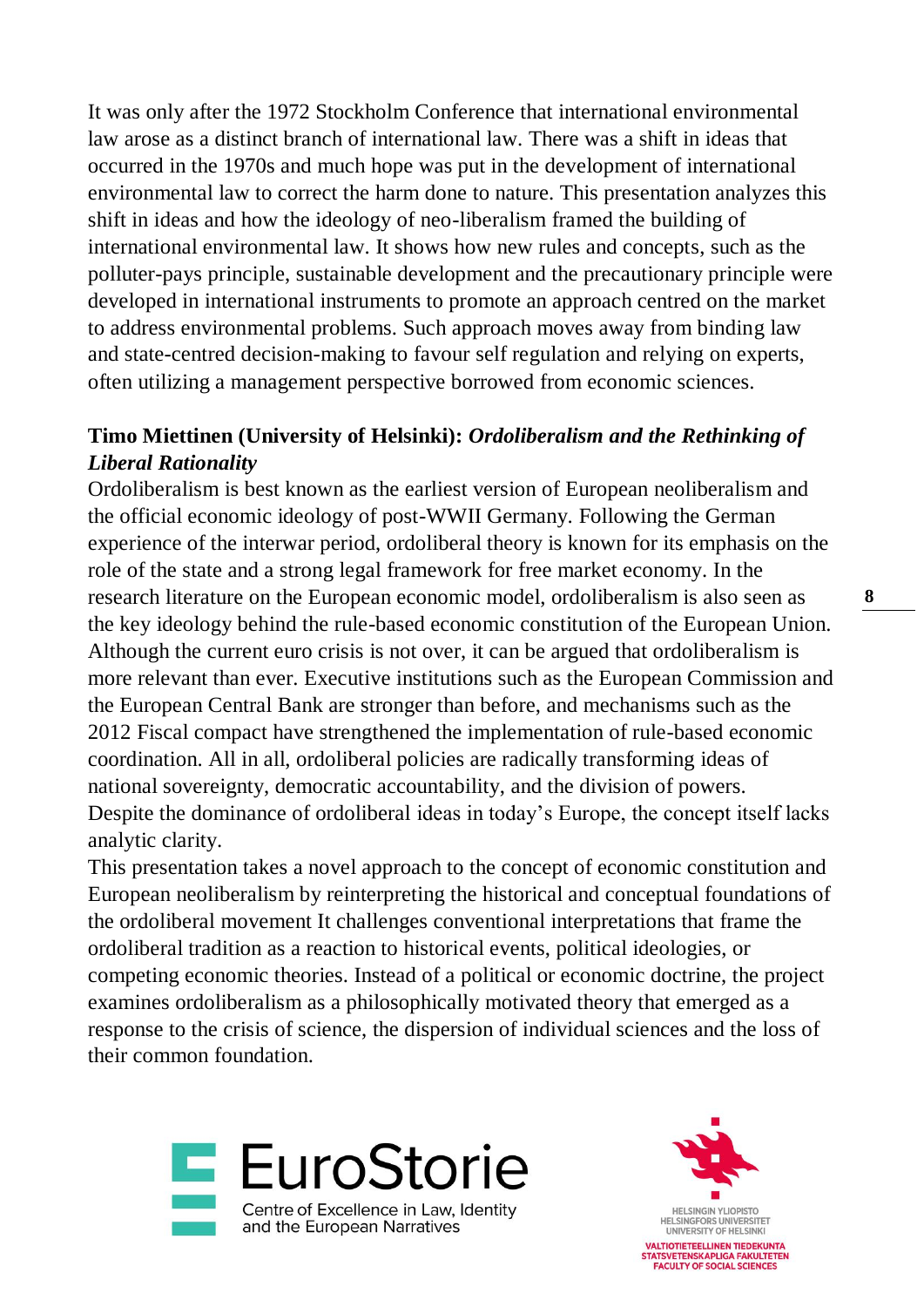According to the main hypothesis, the key contribution of ordoliberalism was its reframing of the liberal doctrine in terms of science and ideological neutrality. Instead of serving moral visions, economics was to construct a normative ideal of its own based on a priori principles such as open market, free competition and a viable price mechanism. This transition, I argue, led to a radical reversal of economics and moral philosophy: Economics itself became scientific basis for moral-philosophical ideas such as freedom and responsibility.

#### **Merijn Oudenampsen (University of Amsterdam):** *The responsible society: neoliberalism and Dutch Christian Democracy*

'Responsibilisation' is an important theme in Foucault's analysis of neoliberalism. With that term, Foucault referred to an indirect form of governing, which appealed to the self-governing abilities of citizens. The strategy of responsibilisation revolves around the transformation of social risks previously borne by the state - such as illness, unemployment and poverty - into a problem of self-care. While there is now an extensive literature on responsibilisation and welfare state retrenchment, so far little attention has been paid to the historical role of Christian Democracy in developing this strategy.

The early roots of neoliberal ideas on responsibility – where Foucault partly based his analysis on – lie in German ordoliberal thought, which was developed through a long engagement with German Christian Democracy. As a result of this engagement, ordoliberals sought to combine economic liberalism with Catholic and Protestant social teaching. A central reference is the work of the ordoliberal thinker Wilhelm Röpke. In his book *Civitas Humana*, Röpke (1944) embraced subsidiarity as an organizational principle and argued that while centralization of state power resulted in anomy and 'a vanishing sense of responsibility', decentralization could restore not only market competition, but also personal responsibility and community life. The work of Röpke also resonated in the Netherlands. And, as this paper will show, Dutch Christian Democracy developed a similar political discourse. Subsidiarity, decentralization and responsibility became central themes in the Dutch marketoriented reforms of the 1980s, led by the Christian Democrat Prime Minister Ruud Lubbers. In a series of reports of the Christian Democrat Party, the reforms were defined as an attempt to create a 'responsible society' (CDA 1983; 1984; 1989). According to the reports, the expansion of the welfare state had led to individualization and a lack of responsibility. Drastically curtailing government services could renew community life and foment a renewed sense of responsibility. Dutch Christian Democrats explicitly claimed to have provided the ideological



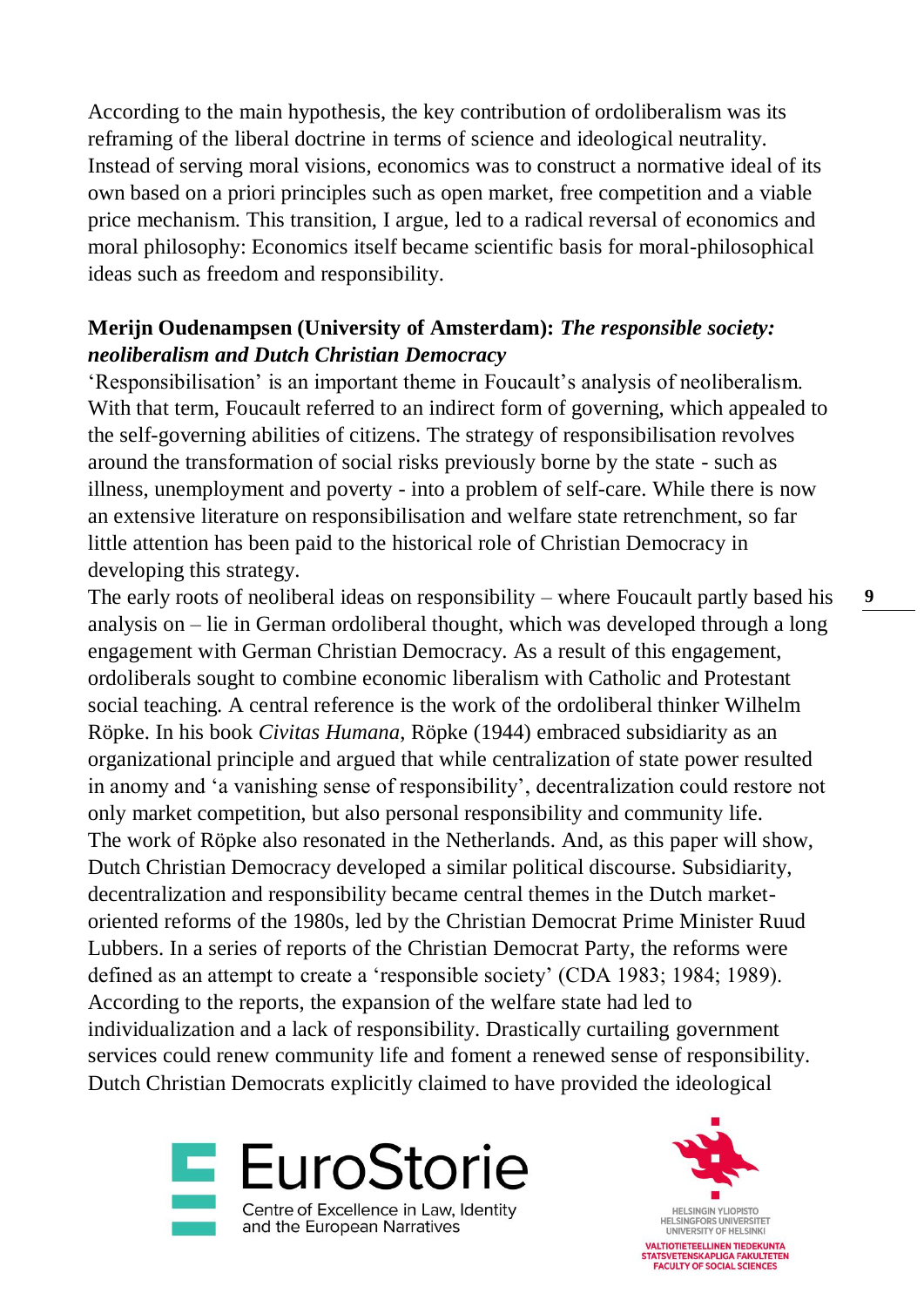foundation of the reforms through a reworking of Christian social thought. This market oriented reinterpretation of Christian social doctrine was no coincidence, it formed part of a decades-long ideological exchange between Christian democrats and neoliberals.

#### **Peter Povilonis (Humboldt University of Berlin):** *An Old Story: (Neo-) liberalism's Connection to Totalitarianism*

In *Undoing the Demos* (2015), Wendy Brown claims that neoliberalism is a distinct representation of liberalism that is fundamentally different from other forms of liberalism, as its "economization of everything" is morphing all understanding of societal existence into fiscal terms. From statecraft and jurisprudence to even quotidian activity, neoliberal reason is slowly bringing an economic transformation of the hitherto democratic way of living. In classical liberalism, she argues, there was still an understanding of maintaining separation between politics and economics—a division which is no longer preserved under neoliberalism. The democratic principles of justice, equality, and constitutionalism are seen as meaningless if they do not bolster economic growth. The superior governmental ideals have become that of micro-management and deal negotiations: that which a good business has. In her 2017 speech in Berlin, Brown explains how the 2016 U.S. presidential election results should come as no surprise. The Trump populist revolt, that turned into an anti-democratic authoritarianism, was all but ratified by the reigning neoliberal rationality. Neoliberalism's late-capitalist formation of society and the invasion of its reason in the political sphere was not denounced by Trump's campaign; rather, these principles were embraced, and Trump even presented himself as the answer to a neoliberal society.

These ideas are not alien to the early Frankfurt school. Already in the 1930's, Marcuse wrote an essay displaying the underlying similarities between totalitarianism and its supposed political opposite, liberalism. In this juxtaposition, Marcuse outlines how totalitarianism, although ostensibly claiming to be fighting liberalism, actually adopts the very same foundations classical liberalism has already established. Although from a different era, Brown's argument seems to be a similar rehashing of Marcuse's thoughts; yet, Brown claims neoliberal reason is a modern phenomenon, one distinctly different from other forms of liberalism. Nevertheless, Brown's underlying critique has a very similar blueprint as Marcuse's from 1934, and in some ways, Marcuse's argument and depiction of liberalism—describing its foundations in naturalism and universalism—help to more accurately describe certain aspects of the recent rise of populism than Brown's strict conception of neoliberalism. Therefore,



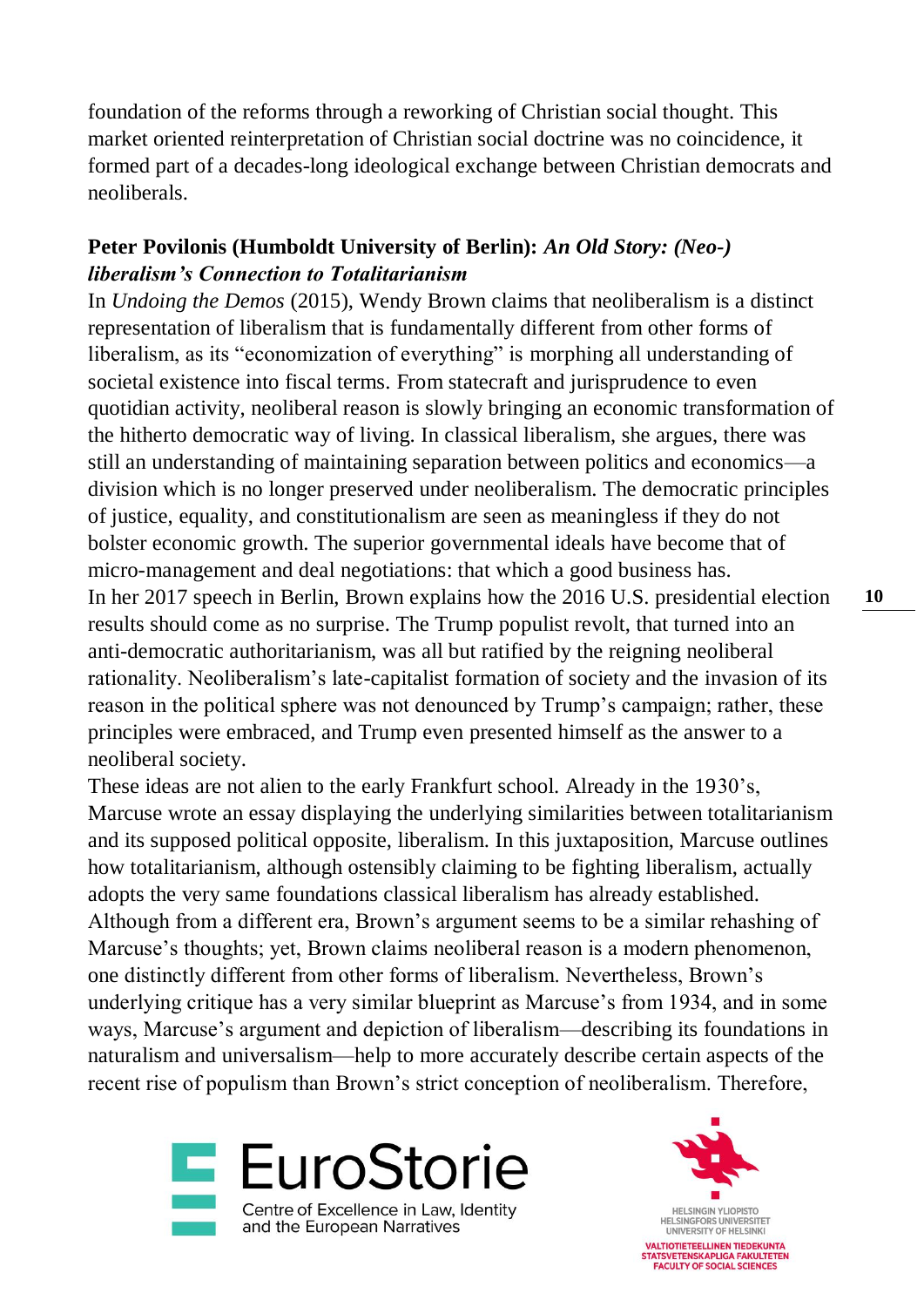my essay juxtaposes Marcuse's and Brown's accounts of (neo-)liberalism, illustrating how neoliberalism still retains more doctrine from classical liberalism than Brown originally supposes. Not only will this provide us with a fuller understanding of neoliberalism, this allows us to better understand its relationship to recent populism.

#### **Pavlos Roufos (Kassel University):** *The political economy of Ordoliberalism: Weimar, 1929 and Nazism as determinants of the ordoliberal framework*

With considerable force since the crisis of 2007-8, Ordoliberalism has moved away from obscurity into mainstream discourse. In many ways, however, this exposition has not clarified the concept but added to its ambiguity. The fact that left/progressives (Sheppard and Leitner; Wagenknecht; Young), self-proclaimed ordoliberals (Feld; Kolev; Varnberg) and austerity-promoting politicians (Schäuble; Merkel; Tusk) assign an equally positive value to Ordoliberalism only exacerbates this ambiguity. A number of questions emerge: is Ordoliberalism the most elaborate expression of authoritarian liberalism promoting the necessity of a strong state to defend the market economy (Bonefeld; Hien), or was it transformed, in the post-war social market economy, into a non-authoritarian liberal system where a constitutional and moral order offers protection against the negative effects of markets (Commun)? Can Ordoliberalism be conceived as a mitigation against contemporary 'neoliberalism' (Young) or does it represent its veritable historical background (Slobodian), reminding us that both neo- and classical liberalism are concerned with fine-tuning the *scope* of state involvement in the market economy, rather than organising its disappearance? The question of Ordoliberalism becomes even more important in the context of the EMU and of the crisis-management mechanism put in place after 2010: is it the case, as Blyth argues, that both the European Monetary Union and its response to the crisis reflect a clear Ordoliberal design? Or could it be, as others argue ((Feld, Köhler & Nientiedt), that the Ordoliberal influence has been overestimated, an approach that opens up the space for demanding more (rather than less) Ordoliberalism in economic policy-making (Siems & Schnyder)? For understanding the character of the conduct of Ordoliberalism in its historical and contemporary context, a clarification of the concept is pertinent. In this presentation, I will thus suggest the conceptualization of an 'ordoliberal framework' as the analytical tool through which the fundamental values of the Ordoliberal project can be established. Examining the historical and theoretical challenges *in response to which*  Ordoliberalism emerged, I suggest that the utilization of an 'ordoliberal framework' allows researchers of Ordoliberalism to define what is, on the one hand, invariant and non-negotiable in the Ordoliberal project and what, on the other hand, pertains to



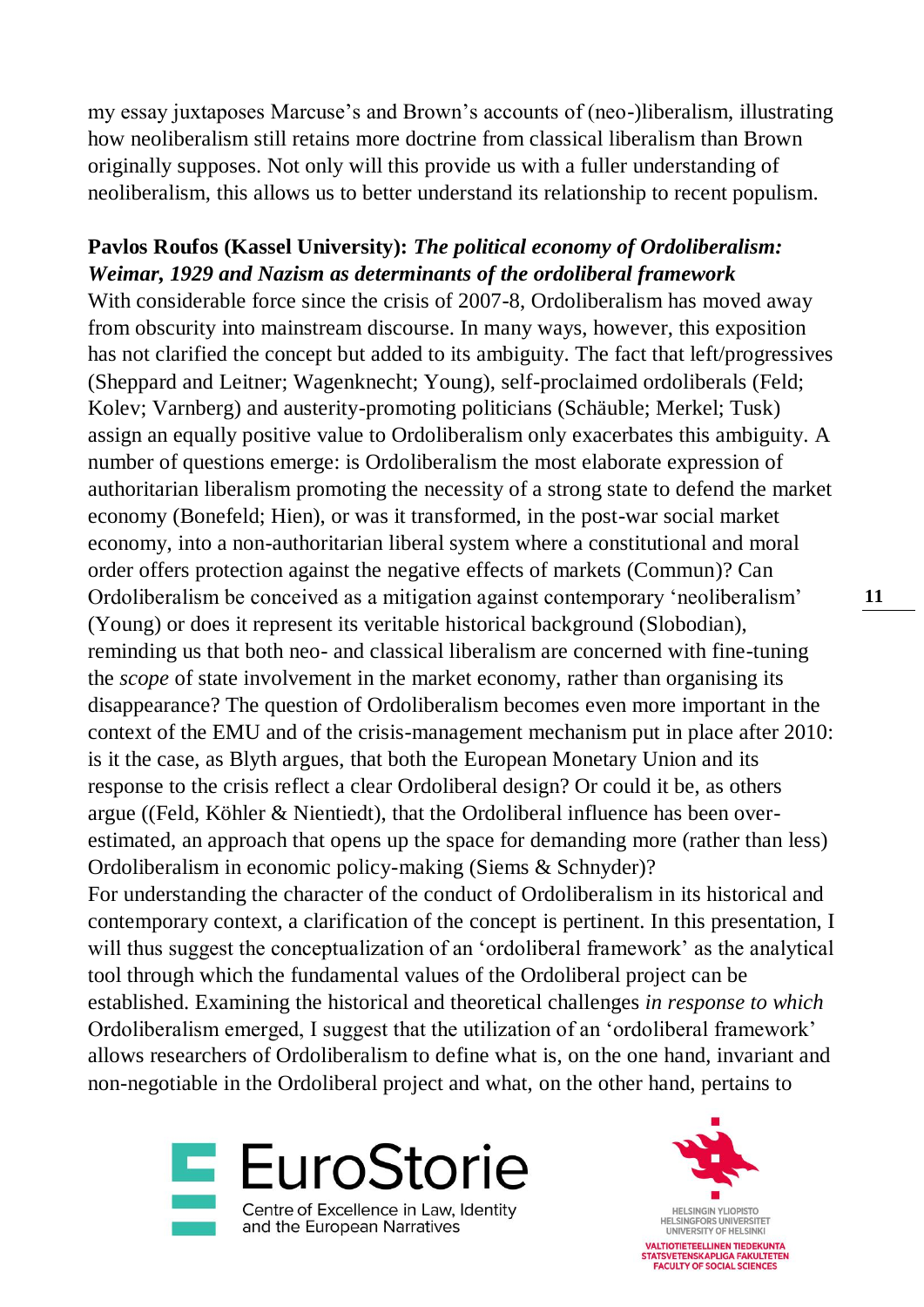contingent positions that have been adjusted, fine-tuned or even abandoned over time. To ground this conceptual distinction, I proceed through an examination of the crucial historical periods of the Weimar Republic, the 1929 crash and the Great Depression and the emergence of the Nazi regime, fleshing out how the Ordoliberal response to them fundamentally shaped and determined its orientation. My assertion is that the conclusions that Ordoliberals drew from their engagement with these historical ruptures produced a core Ordoliberal *political economy*, whose framework can be utilized to counter its contemporary ambiguity and clarify its relevance.

#### **Ben Schupmann (Duke Kunshan University):** *Liberalism and Constrained Democracy*

This paper defends "constrained democracy" as a form of liberal constitutionalism. Constrained democracy is the adoption of mechanisms in the constitution that constrain the ability of democratically elected parties to amend liberalism out of the constitution legally. I argue that – particularly in an age of political extremism, "populism," and "illiberal democracy" – constrained democracy is essential for the legitimacy and survival of liberal democratic states.

Recently, political extremists have obtained large enough democratic electoral mandates in legislatures to legally make substantive changes to the law and constitution. These changes include the abrogation of liberal constitutional fundamentals, namely changes to basic rights and the separation of powers. The changes sought by extremists reveal two related problems. First, there is a latent tension between the commitments to liberalism and to democracy. Second, when the constitutional relationship between liberalism and democracy is underdetermined, extremists are able to *revolutionize* their constitutions *legally*. Legal revolution is a chimera. On the one hand, extremists formally pursue and enact their goals in accordance with the positive laws that govern valid democratic legal and constitutional change. On the other hand, their goals are substantively revolutionary because they aim to abandon the liberal democratic essence of the constitution. In light of the problem of legal revolution, constrained democracy aims to secure basic liberal democratic constitutional commitments against legal change. To make the case for constrained democracy, I analyze first the nature of the latent tension between liberalism and democracy. I argue that liberal constitutionalism is constitutive of legitimate democracy. That is, political liberalism is a precondition of genuine democracy. As such, it must be guaranteed constitutionally – even against democratic legal change. In other words, I discuss the conditions under which it is legitimate to limit the democratic will of the people.



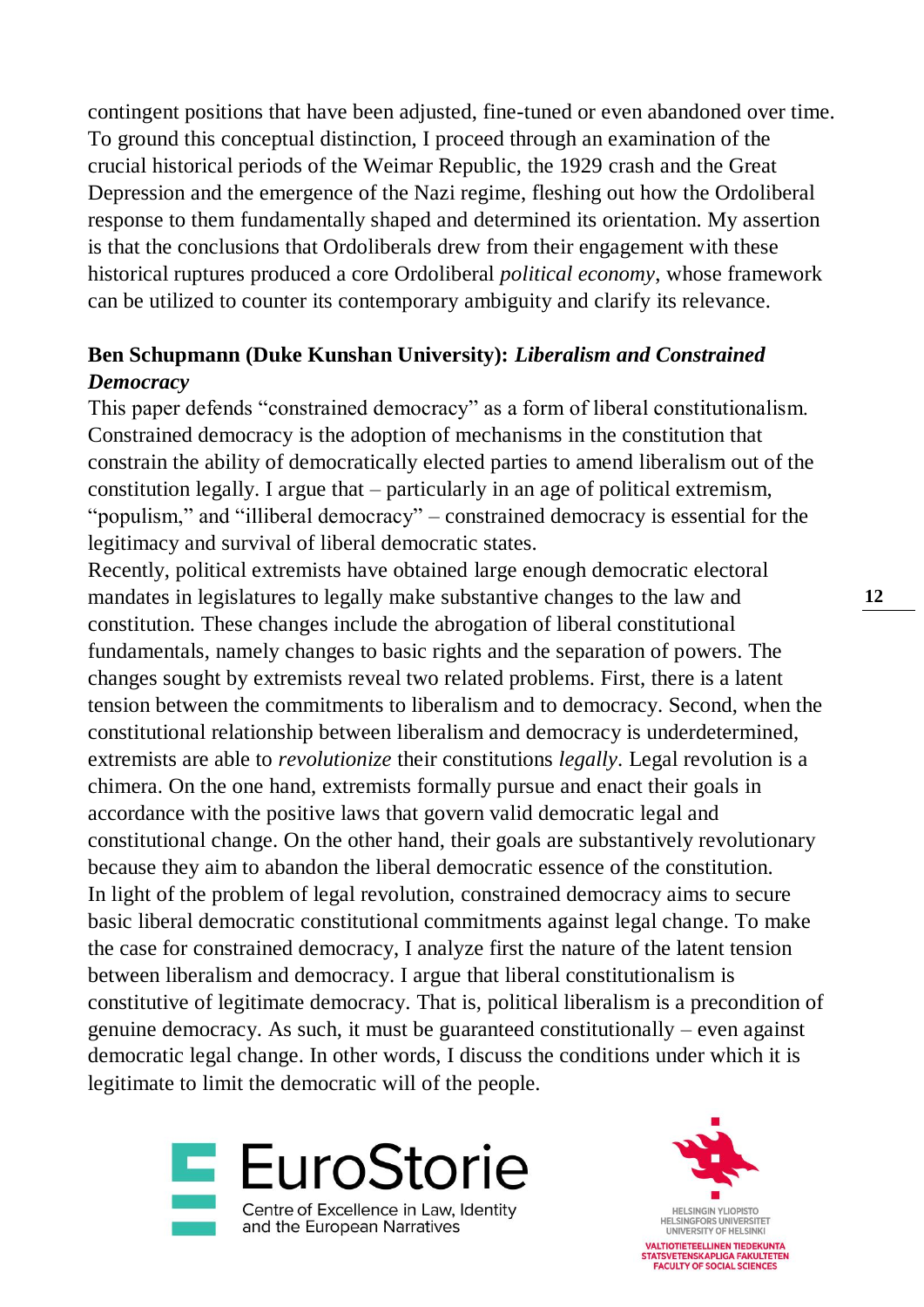Second, having argued that there are conditions when the legally expressed will of the people may be constrained, I outline and analyze the legitimacy of four particular mechanisms that can do so, modelled after articles already in the current German *Grundgesetz*. They are 1. Unambiguous commitment in the preamble/constitution to liberalism; 2. Limits on negative majorities; 3. Guarantee of constitution (i.e. an eternity clause); 4. Party bans. I conclude that constrained democracy is an important constitutional guarantee of liberal democracy and that the four mechanisms I identify are the essential framework for enacting constrained democracy.

#### **Quinn Slobodian (Wellesley College):** *Distressed Neoliberalism: Two Ways of Looking at Politics since the Crisis*

The twin crises of 2008 and 2016 presented a challenge to scholars of neoliberalism. Had the financial crisis shattered the status quo of the long 1990s? Were Trump and Brexit a backlash or a frontlash against the dynamics of neoliberal globalism? My talk suggests two ways of answering these questions. The first focuses on the intellectual networks of neoliberalism connected to the Mont Pelerin Society. Here we see a neoliberalism distressed by the failures of the constitutional fixes of Maastricht and Geneva. Far-right neoliberals from Prague to London have rediscovered the necessity of shared culture and even race, turning against supranational integration and immigration and opting for varieties of secession. The second way of looking at politics is not through ideology but the recent practice of corporate capitalism. Here we see that Trump's economic policy is shaped by his advisors who come from the world of distressed investment, buying bankrupt and ailing companies to flip them for short-term gain. Another way of understanding the present is a move ever further from fairy tales about the "magic of the market" and toward an ever more frank admission that the state and laws are intended, above all, for the enrichment of the few against the many. Whether this new paradigm should be called neoliberalism is open to question.

#### **Geetanjali Srikantan (Tilburg University):** *Liberalism as Moral Instruction: Examining the Rejection of Colonial Law in Post-Colonial Judicial Interventions on Religion, Gender and Sexuality in India*

Colonial liberalism has been foundational to the development of the modern Indian legal system. As Eric Stokes (1959) has shown- utilitarianism as a philosophy was crucial to the making of the Indian Penal Code and the conceptualisation of property rights. How has this legacy of liberalism affected post -colonial Indian law today? It has been argued (Baxi 1982) that the structure of the Indian legal system retains its



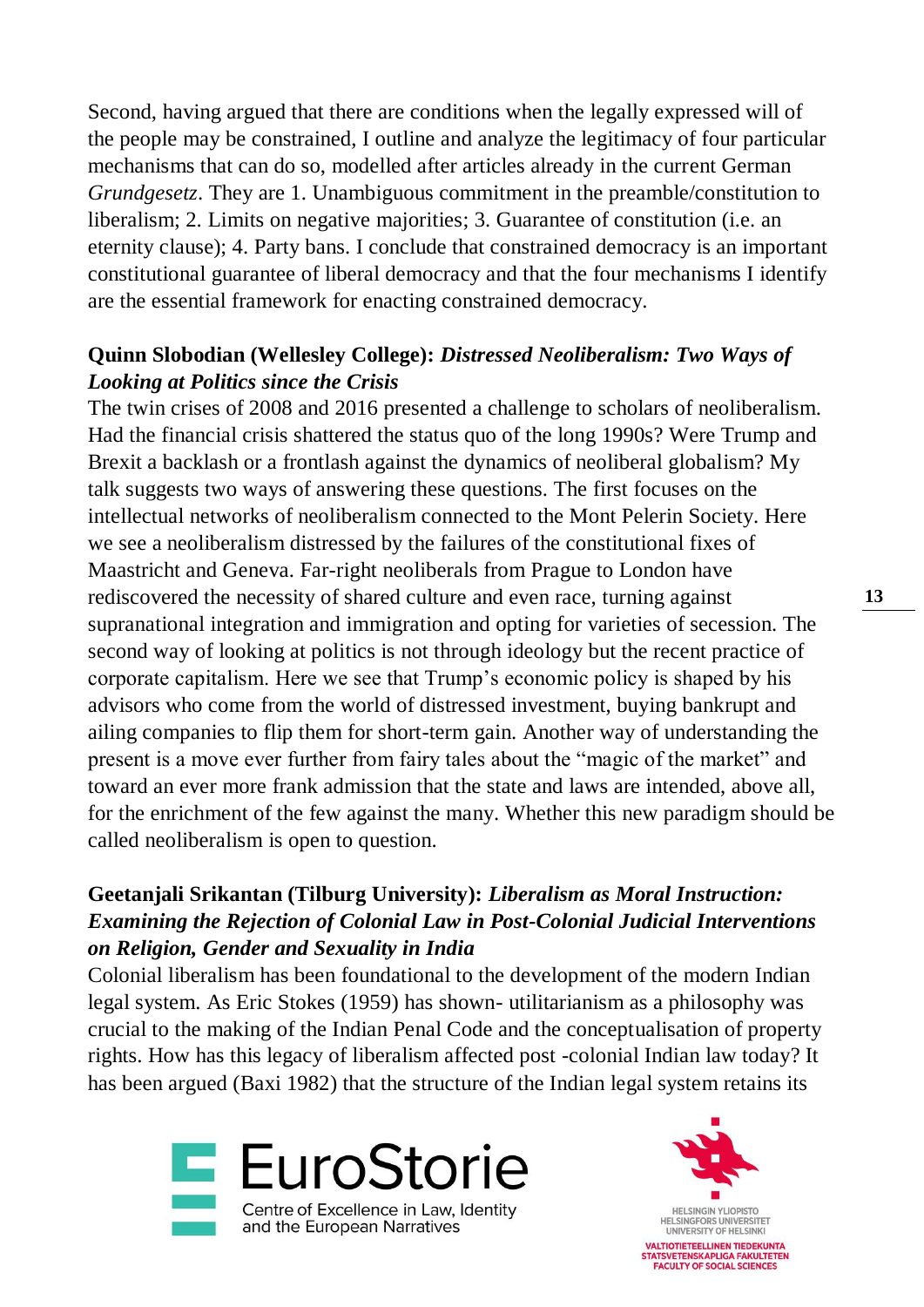colonial character due to the centralised nature of law-making and the autocratic exercise of power. It has however been argued by others that the colonial state did not always manage to retain its interests through law due to legislative participation by the nationalist movement (Burra 2016; De 2016). Therefore, colonial law cannot always be said to be inherited.

This paper takes a different route by inquiring how the interpretation of modern traditions of liberal constitutionalism deal with not just the inheritance of liberalism but it's global legality. How does liberalism as a philosophy operate in the legal thinking of Indian courts in the context of demands for religious equality, gender justice and sexual identity voiced in a non-Western context? This paper focuses on a ground breaking moment within Indian legal discourse that occurred within the month of September 2018 wherein three landmark judgments of the Indian Supreme Court were pronounced. Two judgments struck down the anti-sodomy and criminalisation of adultery sections of the Indian Penal Code drafted in the colonial period and a third overturned a centuries-old bar on women of reproductive age worshipping in a prominent temple.

The paper investigates how liberalism acts as a form of moral instruction moving away from the colonial liberal conception of liberalism as discipline. Such moral instruction does not operate on the basis of a common good but as normative descriptions of an ideal Indian society. The paper shows how descriptions arrived in the first two judgments are transferred to the third. The transferability of these descriptions show how liberalism aids a Protestant conception of religion with its emphasis on the individual worshipper. The paper examines these consequences for liberalism's relationship with nationalism and religion and its inability to go beyond colonial conceptions of these categories.

#### **Johan Strang (University of Helsinki):** *Democracy with or without liberalism? The Scandinavian post-war settlement*

The Scandinavian countries are often portrayed as exceptions when it comes to conceptualisations of liberalism and democracy in post-war Europe Whereas the rise and fall of fascism on the European continent provoked a thorough moral reconsideration, a deep concern for the inherent dangers of popular sovereignty and the establishment of what Jan-Werner Müller has labelled a "constrained democracy" designed to protect democracy from itself and limit state authority over the individual, the Scandinavian discussions remained confined o the ideas of the pre-war period, emphasising relativism over moralism, politics over law and majority will over individual rights. There is undoubtedly much that is plausible about this received



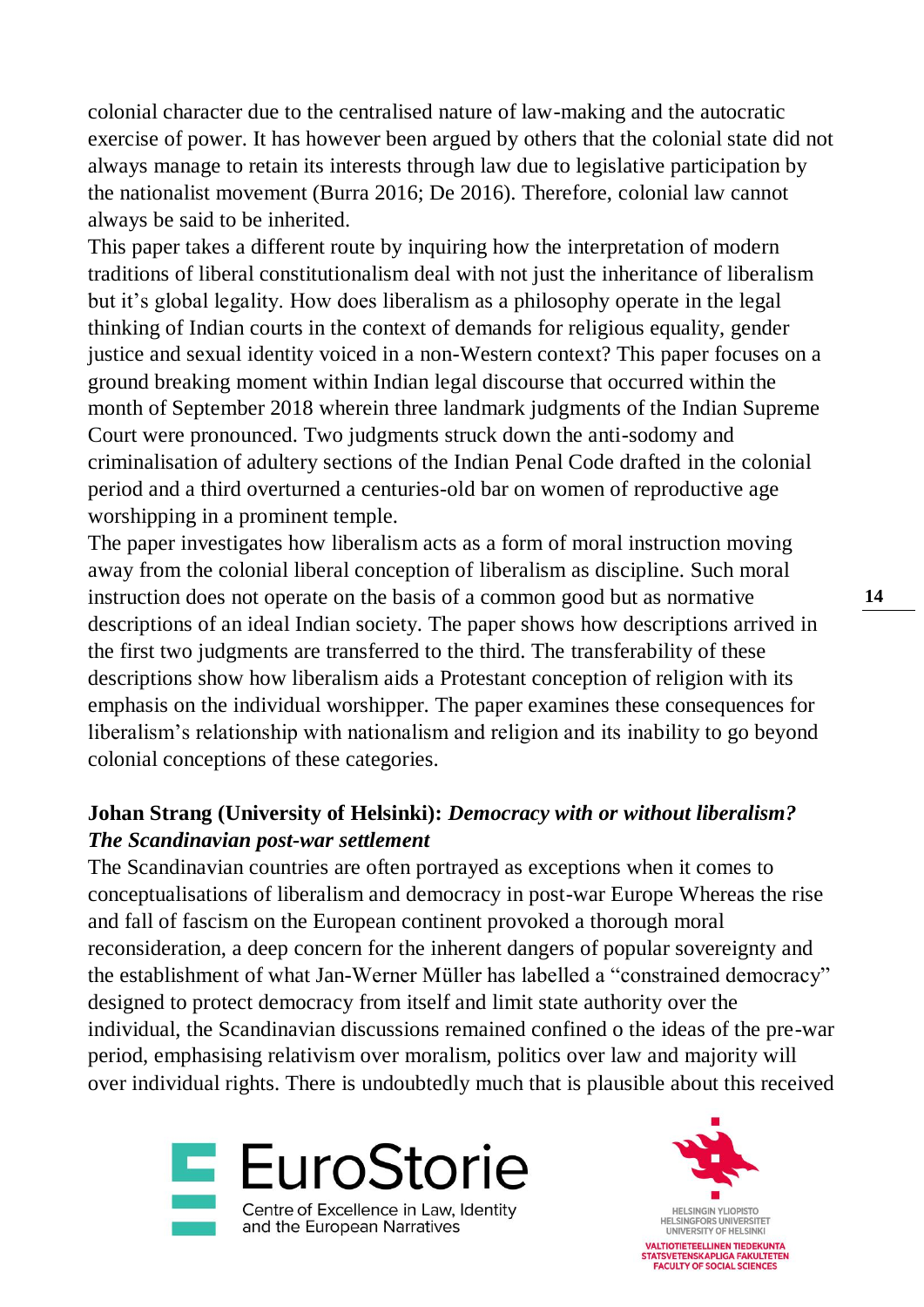view, but conspicuously enough, it is seldom substantiated by examining the post-war period itself.

The recent narratives of post-war Europe (Conway, Müller, Moyn, Duranti) raise a number of interesting questions about Scandinavian thought. First and most notably, the Scandinavian countries did not experience a "Christian Democratic moment" or a "centre-right political hegemony", but instead a fortification of the social democratic dominance since the 1930s. Secondly, if European (particularly German and Austrian) post-war democracy was marked by the constitutional ethos characteristic of the new "constrained", "disciplined" or even "militant" democracies, many Scandinavian intellectuals remained convinced of the liberating role of the state: most notably, perhaps, the dominating legal-theoretical school during the post-war period, Scandinavian Legal Realism, interpreted law as an instrument in the hands of elected politicians and remained thoroughly sceptical of constitutional as well as human rights. Thirdly, if European post-war democracy often was framed as a return to Christian values and conservatism, the "ideas of 1945" have in Scandinavia become associated with secularism, relativism and progressive positivism.

In exploring the Scandinavian post-war intellectual debates on democracy, liberalism and human rights, the key argument of the paper is to propose the notion of a Scandinavian post-war democratic settlement that embraced some elements of liberalism rejected on the European continent, and in rejecting some elements of liberalism that were embraced elsewhere.

### **Richard Sturn & Nenad Pantelic (University of Graz):** *Varieties of Liberalism between Resilience and Crisis*

Today, ideologies of economic nationalism associated with populist forms of trade protectionism (advertised as social policy) and illiberal democracy seem to carry the day in many places. However, the situation is more ambiguous than in the 1930s, when prominent liberal thinkers also diagnosed a crisis of liberalism: ingredients of economic liberalism are now taken on board by non-liberal, illiberal, and anti-liberal political forces, whereas right-wing totalitarianism of the 1930s ostentatiously borrowed from the arsenal of interventionism and command economy (Göring's 4 year plan).

The ensuing ambiguity regarding the fate of liberalism (including prospects of various liberalisms à la carte) may nonetheless foreshadow a major and possibly fatal crisis of liberalism. It correlates with specific problems and reactions triggered by three kinds of disruptive changes endogenously related to economic dynamism: globalization, digitalization, and coping with climate change. While it is possible to



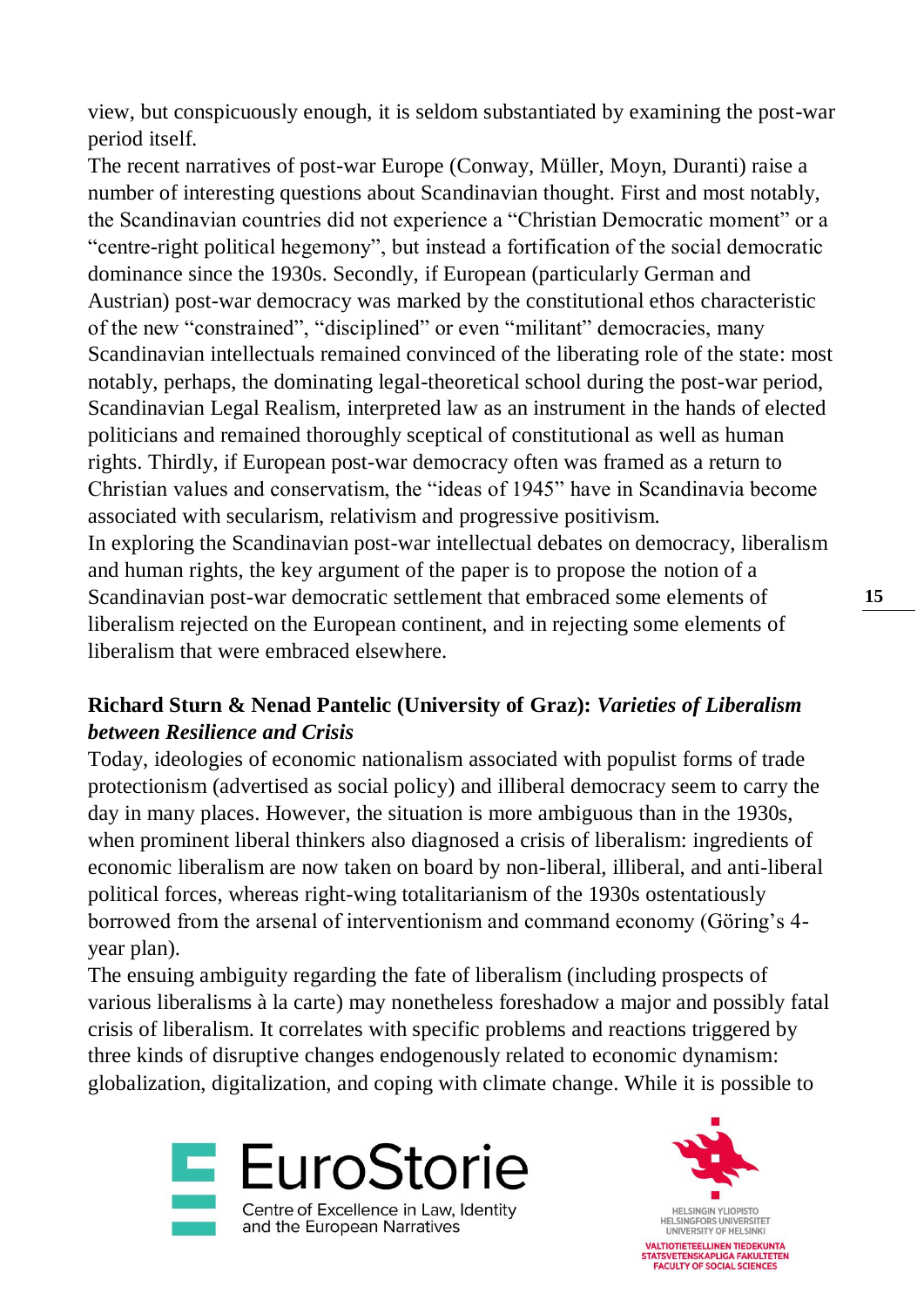accommodate all three change processes in complacent narratives of laissez-faire liberalism/libertarianism already under scrutiny in the 1930s, each of them triggers changes in the rules of the game unavoidably bringing about major challenges. The theoretical core of this paper provides some guidance with regard to the abovesketched challenges. It does so by suggesting a framework for identifying different systemic levels/kinds of market "failure" and policy "failure", integrating the theoretical apparatuses developed by political economics and public economics. This framework stresses the development of the public and private sectors as coevolutionary process and is useful for focusing the challenges posed by the interdependencies and interfaces of economic and political orders. This allows for putting the way in which various types of liberalism addressed those interdependencies into a more general perspective.

This framework is then used to analyze and locate political answers, which various types of liberalism developed in view of politico-economic challenges related to issues of power and anti-trust policy. This was and still is a key dividing issue between different varieties of liberalism. We are referring to controversial historical discussions between different currents (exemplified by the Colloque Walter Lippmann and its aftermath) as well as to the recent salience of the topic illustrated by the discussion about the role of antitrust in the USA and beyond. This includes the question of how issues of power are to be addressed in the digital economy, which (as is widely acknowledged) cannot be effectively dealt with by traditional antitrust policy.

#### **Ville Suuronen (University of Helsinki):** *"National Socialism is the spawn of the hell that is called liberalism": Hannah Arendt's Critique of the Liberal Tradition*

Hannah Arendt was never a liberal thinker. In fact, in her very broad oeuvre, there is not a single instance in which she would have defined herself as a liberal. On the contrary, Arendt always explicitly denied being a part of the liberal tradition and she was always radically critical toward liberalism as an anti-political ideology. These facts might seem surprising in the light of the voluminous commentary literature that has often been content in portraying Arendt superficially as just another Cold War era liberal or as an original liberal-conservative thinker. Against those who problematically portray Arendt in these terms, this presentation aims to demonstrate in detail in which sense Arendt's thinking is both explicitly and implicitly critical against the liberal tradition.

First, we examine how Arendt understood the relationship between liberalism and totalitarianism. For Arendt, liberalism was not the opposite of totalitarianism (as it



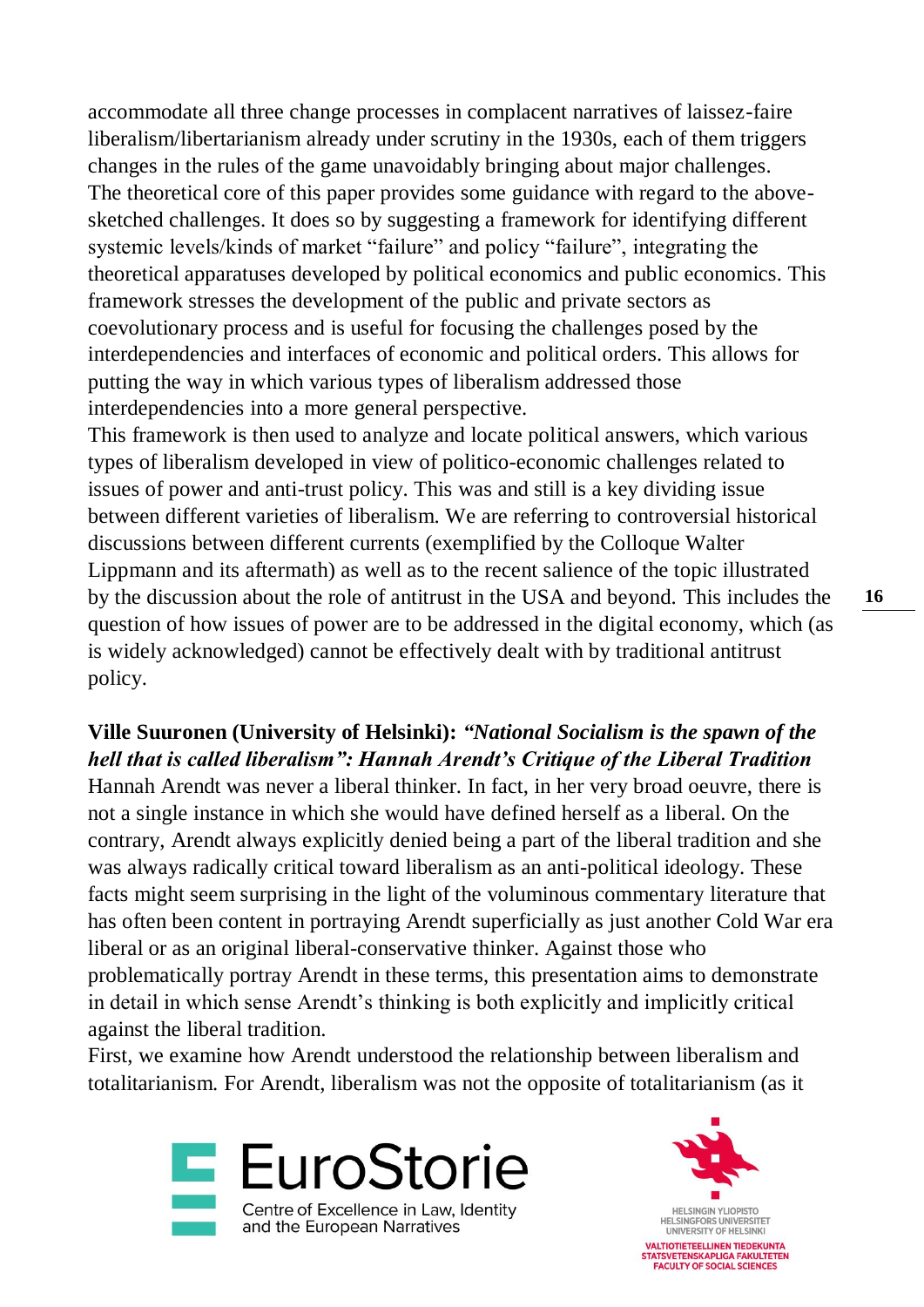indeed was for many Cold War ideologists in the West), but rather the crucial element that partially enabled the development totalitarian governments. According to Arendt, the aim of totalitarianism was to make human beings completely superfluous as human beings: to deprive them not simply of their political freedoms as all tyrannies had done throughout human history, but to transform human nature itself by aiming to destroy all human spontaneity as such. Historically speaking, Arendt always thought that the groundwork for totalitarian domination was laid by the rise of liberalism. By reducing politics into nothing more than to the protection of individual rights and to the pursuit of private happiness in economic terms, it was precisely liberalism that already took the crucial steps toward an understanding of "politics" that saw in action nothing more than a means to something supposedly more valuable.

Second, we analyze how and why Arendt distinguished between the liberal tradition and her own vision of a "new republicanism" that becomes especially important in her later works. Remaining critical of all isms, we show how Arendt's new republicanism freely incorporated republican, liberal, communist, critically Zionist and even anarchistic ideas into an original mixture that cannot be comfortably reduced to any major tradition of thought. Simultaneously, it is nevertheless this "new republicanism" that forms Arendt's counter-image to the non-politics of totalitarianism and to the anti-politics of liberalism.

#### **Benjamin Thomas (University Of Nottingham):** *Refraction as a model for neoliberalisation*

Scholarship has demonstrated that the "new" neo-liberalisms originated intellectually as attempts to reconstitute and refine liberalism in light of the failures of *laissez faire*. However, these new ideological forms first came to political power in parties associated not with liberalism but with centre-right conservatisms: the Conservatives in the UK, the Republicans in the USA and the CDU-CSU in West Germany. As such, it behoves analysis to consider how the "new" liberalisms were able to take root as conservative political projects.

This perspective challenges an attempt to read neo-liberalism in practice as the next stage in a developing liberalism and instead seeks to contextualise the transition of centre-right ideologies towards neo-liberal forms within the ideological discourses and constellations of conservatism. Understanding how neo-liberal ideological entrepreneurs transitioned from being insurgent outsiders to defining archetypes of their party's *Weltanschauung* enables a situated understanding of the normalisation of ideological innovations and ideological change. Particularly for conservative



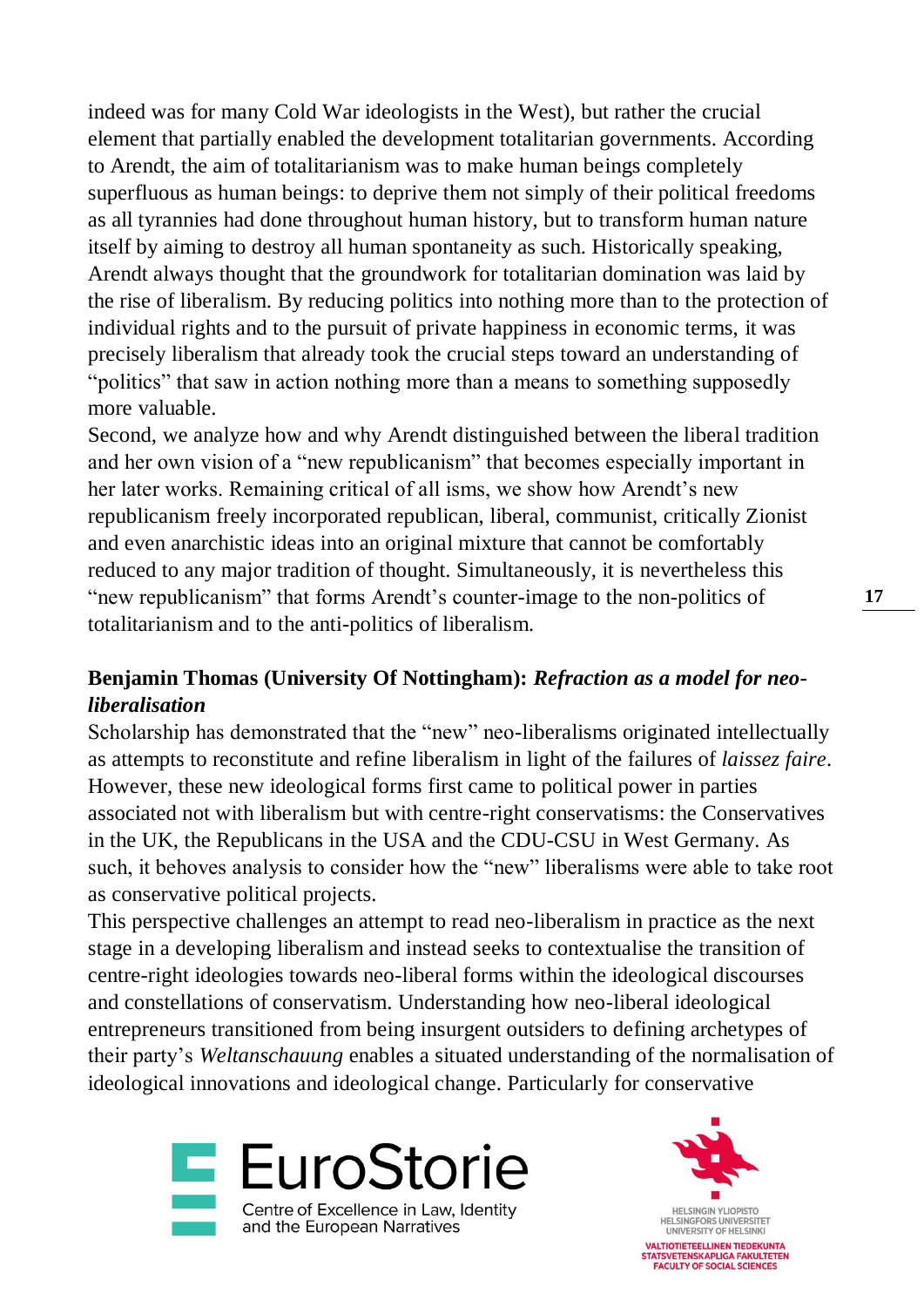ideologies it is important to question how conservatism was able to claim ideological continuity while undergoing seismic change.

To address this question, this presentation combines the ideological analysis of ideological morphology with the historically situated approaches of political thought, intellectual history and conceptual history to understand the role of parties as media for ideological contestation and change. Examining two cases of neo-liberalisation, the rise of ordoliberalism over Christian socialism in post-war West Germany and Thatcherism over "Middle Way Conservatism" in the UK Conservative party, it emphasises the extent to which ideational change constructed a neo-liberal frame, reinterpreting and re-presenting traditional "conservative" norms. To make sense of this development, I suggest a new model for ideological change, a "refraction model". This model centres analysis on change of central conceptions rather than core concepts.

Examining these early cases of the dissemination of neo-liberal ideas into party political ideologies permits connections to the wider growth of neo-liberal ideas in the twentieth century through to its purported hegemony in the 1990s. Understanding the conceptual linkages and transformations by which the political form first arose contributes to a discourse on the morphology and variations of "new" liberalisms 1930s-present.

#### **Kangle Zhang (University of Helsinki):** *Merton Miller and the Rise of Financial Liberalization*

This paper examines the link between the rise of financial liberalization and a specific stream of financial economics at Chicago. The paper focuses on Merton Miller, the key figure in financial economics and financial regulations at Chicago. Miller was heavily influenced by Ronald Coase and the Chicago school of Economics. This paper examines the connection between the works of Miller and three historical stages. These three stages are: [i] the rise of financial liberalization in the 1970s; [ii] the continuing boom of the financial market till the 1980s; [iii] the sequences of the collapse of the financial market till the end of the century. By exploring the link between Miller and the rise of financial liberalization, this paper locates a stream of economic thinking that contributes to financial liberalization, and introduces the broader field of financial economics that is heterogeneous and filled with contestations. That's to say, a particular stream of financial economics is linked to the rise of financial liberalization. Such a revelation calls for further engagements with distinct (financial) economics ideas, for such thought collections are needed to challenge the cult of expertise in world governance today.